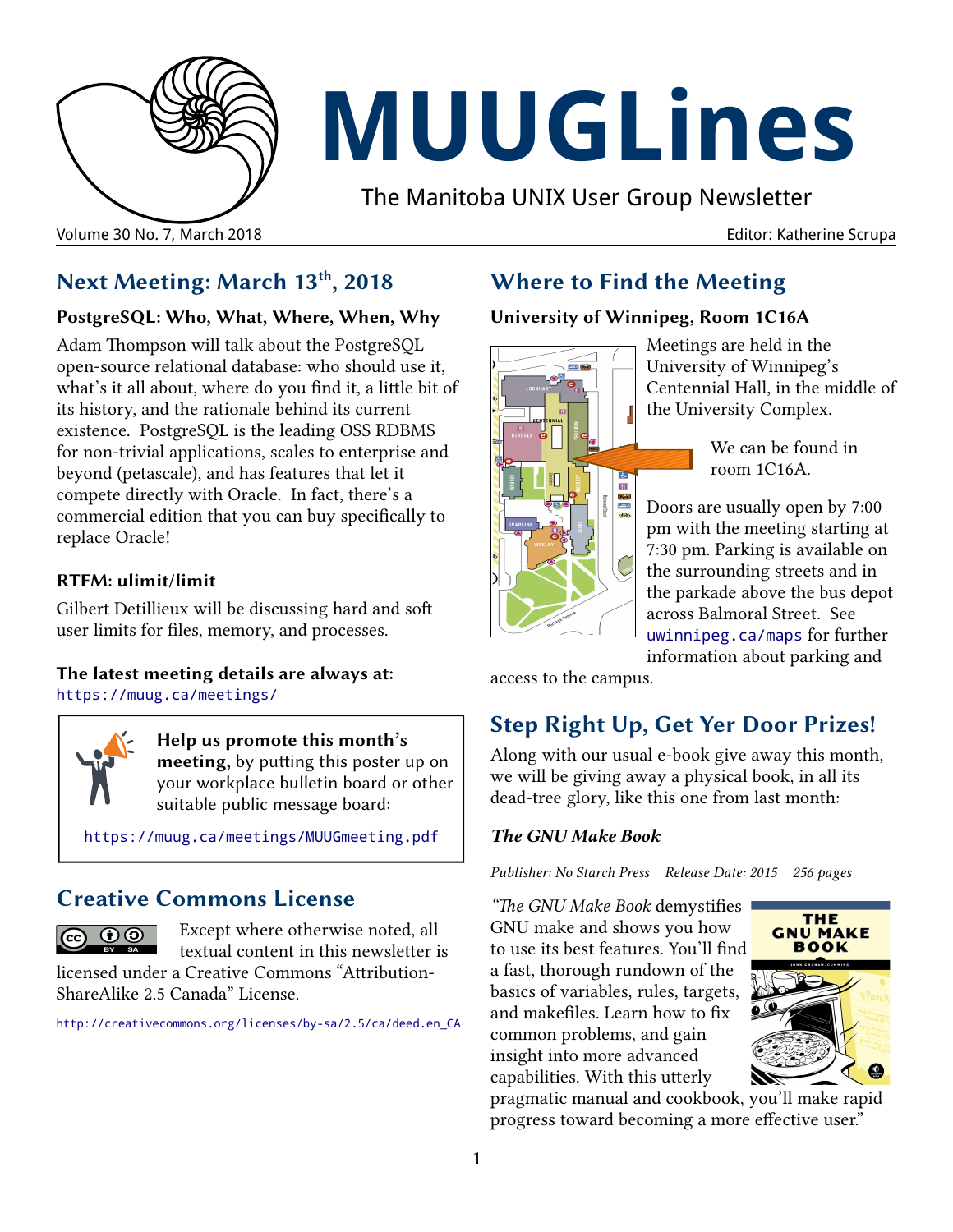

# **EFF Founder John Barlow Passes Away**

John Perry Barlow, Grateful Dead lyricist and digital rights activist, has recently passed away.

Barlow started the EFF in 1990 to ensure a non-profit organization would advocate for freedom of speech and liberties.

He believed in Net Neutrality and the internet should be a place where people can speak openly, without fear or coercion.

He let people bootleg concerts of the Grateful Dead, recognizing more people would be exposed to their work and become fans.

He believed in the need for secure communication methods.

John's work is a major reason why we have free access and new entertainment models that we use today.

Some of John's writing is at this link:

<https://www.eff.org/john-perry-barlow>

[https://www.vpnmentor.com/blog/5-lessons](https://www.vpnmentor.com/blog/5-lessons-john-barlow-taught-world/)[john-barlow-taught-world/](https://www.vpnmentor.com/blog/5-lessons-john-barlow-taught-world/)

# **LibreOffice 6.0 New Features**

The new release of LibreOffice has several new features, including:

the ability to save as .epub for ebook readers

- support for QuarkExpress v3 and v4 files
- OOXML support has been improved
- Many parts of the UI have been re-organized and re-designed to look cleaner and be more user friendly
- menu has a quick dropdown button to easily add special characters
- embedded images can be saved from the document with their original specifications or their edited ones
- integrated ability to use OpenPGP keys to sign ODF documents
- many Noto family fonts included, mostly because of their large Unicode support
- mail merge can use cells in a table of the LibreOffice document itself
- easier to make interactive forms
- images can now be rotated to any angle (not just 90, 180, 270)
- new selection options for protected and unprotected cells
- ability to find and replace text based on byte position
- new presentation template, default aspect ration 16:9

[https://wiki.documentfoundation.org/Release-](https://wiki.documentfoundation.org/ReleaseNotes/6.0)[Notes/6.0](https://wiki.documentfoundation.org/ReleaseNotes/6.0)

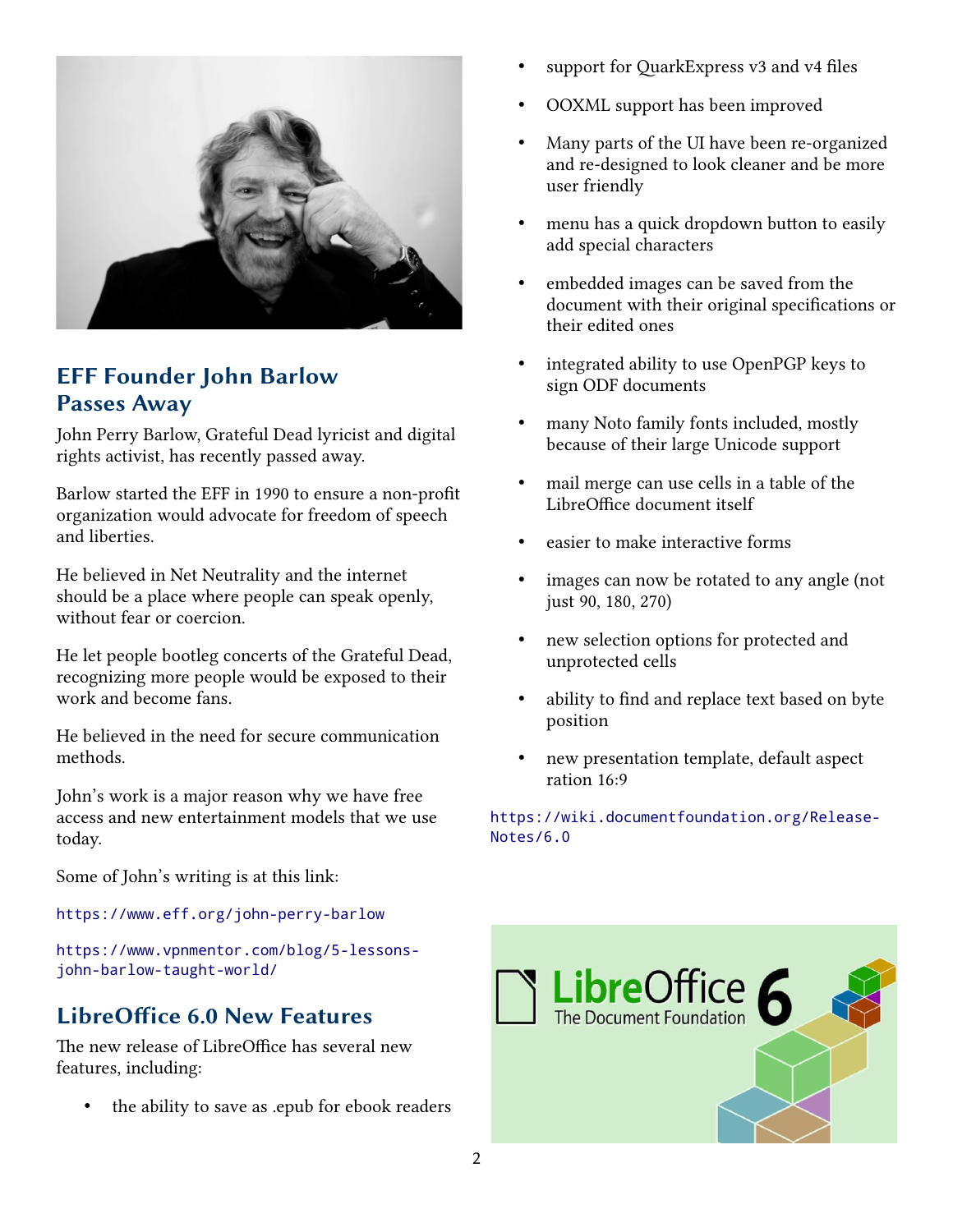# **Fox Hunting with a Raspberry Pi**

Conservation officers in Germany needed help checking on live traps for foxes and martens in remote areas where they were trying to conserve endangered birds. Enter a Raspberry Pi to the rescue. Being Conservation officers, there was also a need to ensure the solution was very robust and failed well – no one wants a dead fox in a live trap.

The Pi was outfitted with a UMTS stick so the device could make use of the 3G network for communication (which is a previous article from Linux Magazine).

A RTC (clock) had to be included to ensure the Pi can timestamp the log messages correctly.

A PIC16F690 microcontroller uses a ball switch or magnetic contact to monitor the state of the trap. The PIC internal analog-to-digital converter monitors the state of the battery. The controller then signals the Pi when to send a text message over the stick.

After a successful transmission, the PIC remains inactive until a supervisor explicitly resets it.

The PIC controller was selected because of its low power usage (1-1.5µA). The PIC is also instructed to go to sleep when it can. As a result, the system can operate about half a year on a battery.

More details at the link:

[http://www.linux-magazine.com/Issues/2018/207/Rasp-](http://www.linux-magazine.com/Issues/2018/207/Rasp-Pi-Fox-Trap?utm_source=LMI+preview&utm_campaign=Issue+207+%2F+February+2018_2018-01-09&utm_medium=email)Pi-Fox-Trap? [utm\\_source=LMI+preview&utm\\_campaign=Issue+207+](http://www.linux-magazine.com/Issues/2018/207/Rasp-Pi-Fox-Trap?utm_source=LMI+preview&utm_campaign=Issue+207+%2F+February+2018_2018-01-09&utm_medium=email) [%2F+February+2018\\_2018-01-09&utm\\_medium=email](http://www.linux-magazine.com/Issues/2018/207/Rasp-Pi-Fox-Trap?utm_source=LMI+preview&utm_campaign=Issue+207+%2F+February+2018_2018-01-09&utm_medium=email)

# **Meltdown Fix Mitigation Added in OpenBSD**

Philip Guenther and Mike Larkin implemented a mitigation that separates the page tables for kernel and userland. This fixes the Meltdown problems that affect most CPUs from Intel.

The diff was fully tested on February 22, and as of February 27 a syspatch is available. The patch has been backported to 6.1 and 6.2 releases.

[http://undeadly.org/cgi?](http://undeadly.org/cgi?action=article;sid=20180221201856) [action=article;sid=20180221201856](http://undeadly.org/cgi?action=article;sid=20180221201856)

## **Upcoming Release Dates**

March 13 – Tails 3.6

April 26 – Ubuntu 18.04

May 5 – Fedora 28

# **Teaching a XFS Dog New Tricks**

At linux.conf.au, Dave Chinner discussed ideas



for a new type of subvolume that removes the requirement that filesystems must use block devices; with his changes, they can now use files directly. It acts the same as the subvolumes CoW filesystems have, but the kernel could be changed so that it can directly mount image files, rather than via the loopback device. A device space-management API could be added. If a filesystem implements both sides of that API, image files of the same filesystem type can be used as subvolumes. The API can be used to get the mapping information, which will allow the subvolume to do its I/O directly to the host filesystem's block device.

He is also brainstorming additional changes to caching and offsets (page vs buffer), changes to the way shared files on disk don't get shared in page cache (maybe containers would help?), among others.

XFS could offer "encrypted, snapshottable, cloned subvolumes with these mechanisms". There is still a lot of work to do to get there, but it has potential.

<https://lwn.net/Articles/747633/>

# **Fedora Package Download Security**

An article on "Attacks against GPG signed APT repositories" prompted Patrick Uiterwijkl, to share his insight about Fedora packaging and how the distribution works to ensure its users get valid updates. Patrick is a member of the Fedora Infrastructure Team. Packages are signed, but repository metadata is not (yet), but there are other mechanisms in place to keep users from getting outdated updates (or to not get important security updates).